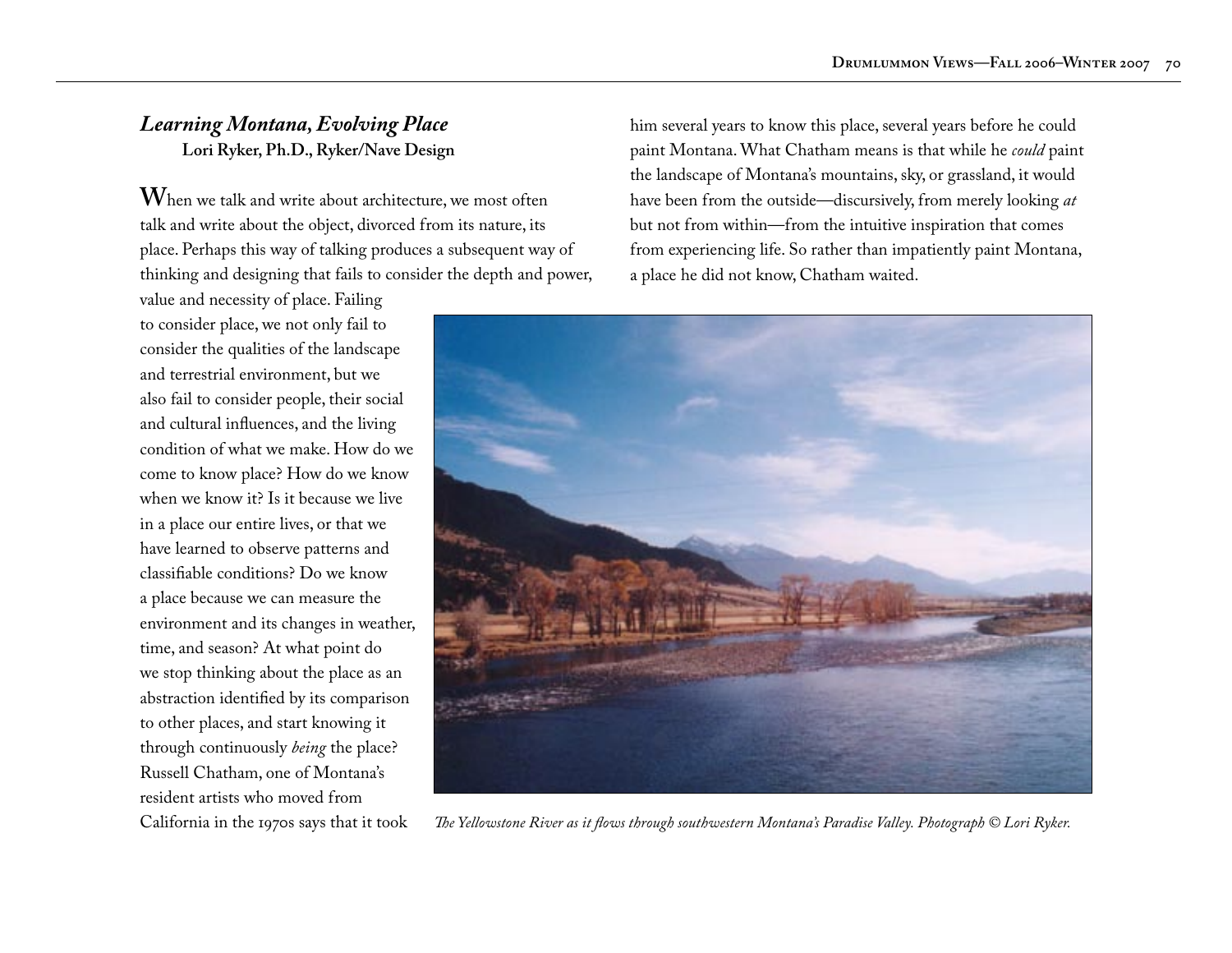Knowledge of place does not come immediately, or without effort. Place seeps into us over time, becoming who we are. We must lie in its shadows and become a part of its day to day occurrences. Something strange occurs as you come to know a particular place. Its once identifiable qualities blur into continuous experience. No longer conscious of a particular place it becomes your life. You still sense its changes and continuities its wholeness, but you are no longer startled by its unique characteristics. I believe it is this blurring experience that artists attend to. They are given the responsibility to make the world visible and tangible when it is all but blurry for the rest of us. For both long-time residents and visitors, a place comes present and distinct through an artist's writing, drawing, painting, building, singing, and sculpting.

What if we were to write about architecture, not as an object, but as part of a place, aware of its influences, its relations and conditions? Would we not share a greater sense of its place, its reality? I was most fortunate to share a friendship with Samuel "Sambo" Mockbee. Over the years we had many conversations about "architecture, sex and death," as he would call it. I also heard him speak publicly a number of times. While Sambo wouldn't speak directly to the idea of place, he spoke often of his life in the South and its particularities. Mostly, he lived his life and practiced architecture through the unique lens of the South and the impressions of that place upon him. Sambo had this magic about him, a sense of himself in the world, a clear feeling and sensibility about the place in which he worked that was the gift given a poet. His architecture was great not because of the forms, textures, and materials he assembled, but because of his mythology which came



*A tumbledown barn in Paradise Valley. Photograph © Lori Ryker.*

to inhabit his buildings. When he spoke about his work, it was not to explain the plan and sectional organization of particular buildings but to share the experience of beauty he recognized in the world. Even in the tragic setting of southern Alabama and Mississippi he found beauty shining through in the lives of the people he came to build for. Sambo would talk and write about the Mother Goddess, explaining her role in our cosmology. Such preoccupations are often seen as idiosyncrasies, odd conditions of our personality that others find difficult to comprehend. But it is these preoccupations that bring to life the world, while the brief idiosyncratic experiential overlaps we share with others are those truths that don't require words. Sambo confirmed my belief that our over-reliance on the activities of analysis and objectification of our artifacts is a waste and dishonor to life itself. The best we can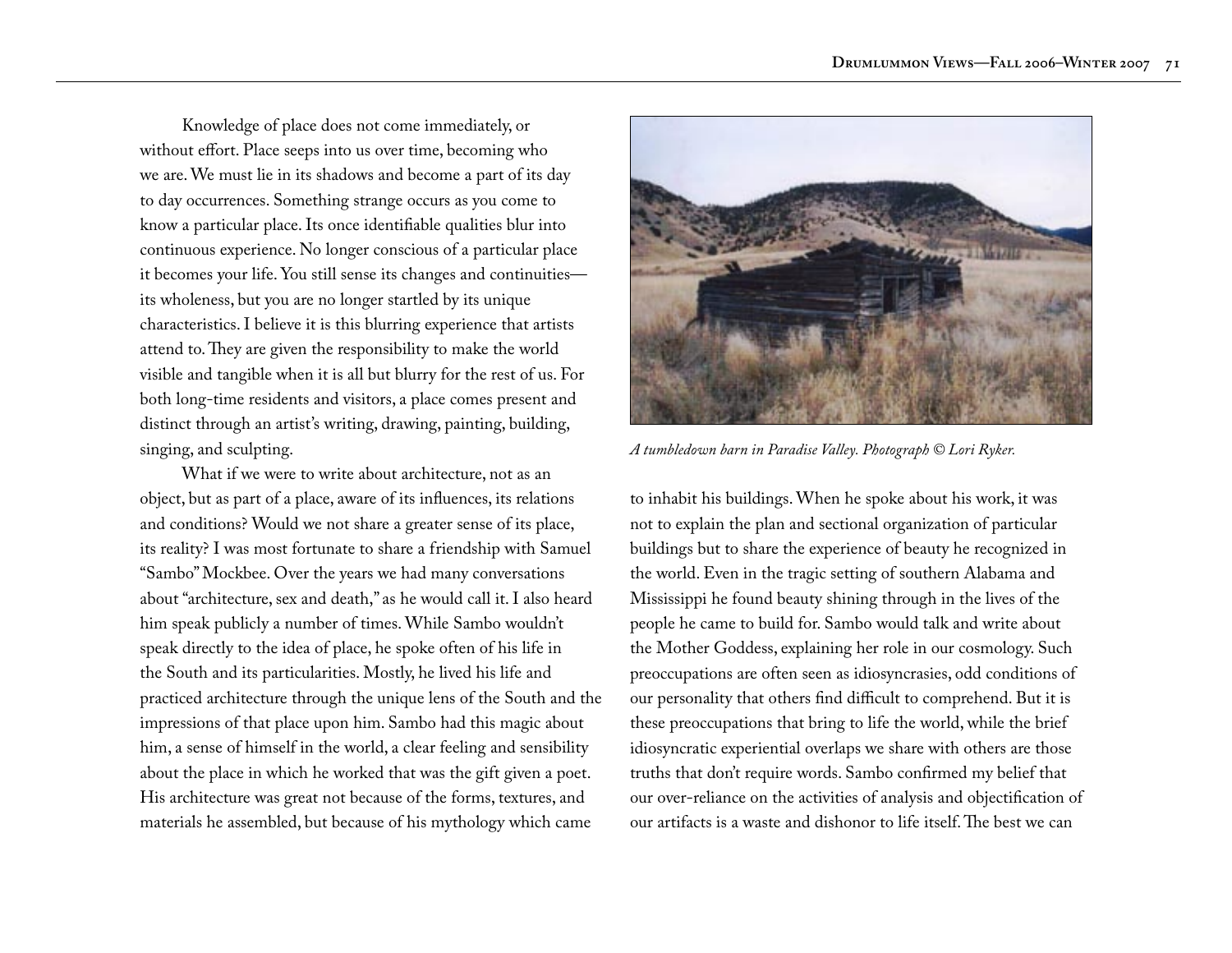offer others of architecture is the story of why we design and build the way we do. This is the beginning of my story in Montana, a place and people I am learning day by day.

## $\approx$

I sat on the unfinished deck of the house yesterday, balancing on the bare joists and listening to the quiet. Southwesterly wind

whistled through the dry grasses across the horse pasture. The hot sun mixed with the browns and faded greens of late summer and I looked into Montana. I looked into the rotating spray of irrigation water, the halo of color created as light passed through water. Last year's remains of the Fridley Forest fire are visible high on the distant ridge. The summer air is calming, clear, and dry—not crisp and abrupt like winter. As I sat and thought about this house we were building in Paradise Valley, I thought about the valley floor . . . what will this place be like in another twenty

*The complex of buildings Ryker/Nave Design designed for photographer Audrey Hall, Paradise Valley, Montana. Photograph © Audrey Hall.*

towns. I see the mountainous public land rising above the hills that are held by absentee landowners who fancy themselves as ranchers. Despite the bitter taste of their daily absence in our community, I appreciate their holding onto land that would otherwise be divided into smaller and smaller parcels for the next wave of development creeping up the hills to the edge of wilderness. But I also see a place filled with the immense beauty of deep forests and glaciers, blue and bright skies. The beauty found in this place's immensity

I close my eyes again and

years? In my mind I see a valley floor and river edge fully built upon with houses making a different kind of suburb from most try to see the valley as I have heard it was ten years ago, quiet, with just a few ranches holding all of the tens of thousands of acres.

trail as it drops down into the creek bottom and then returns to an open pasture edge and the valley beyond. Suce Creek will always feel a part of me. From here we made our first hikes as newcomers to Montana. We cut down our first Christmas tree, tried out new snowshoes, picked iris in the spring, and learned the local wildflowers in summer. From here I learned that, no matter how close, the trail could not be reached by car in the winter after the wind blew snow drifts across the road.

always reminds me of our own smallness. I feel Suce Creek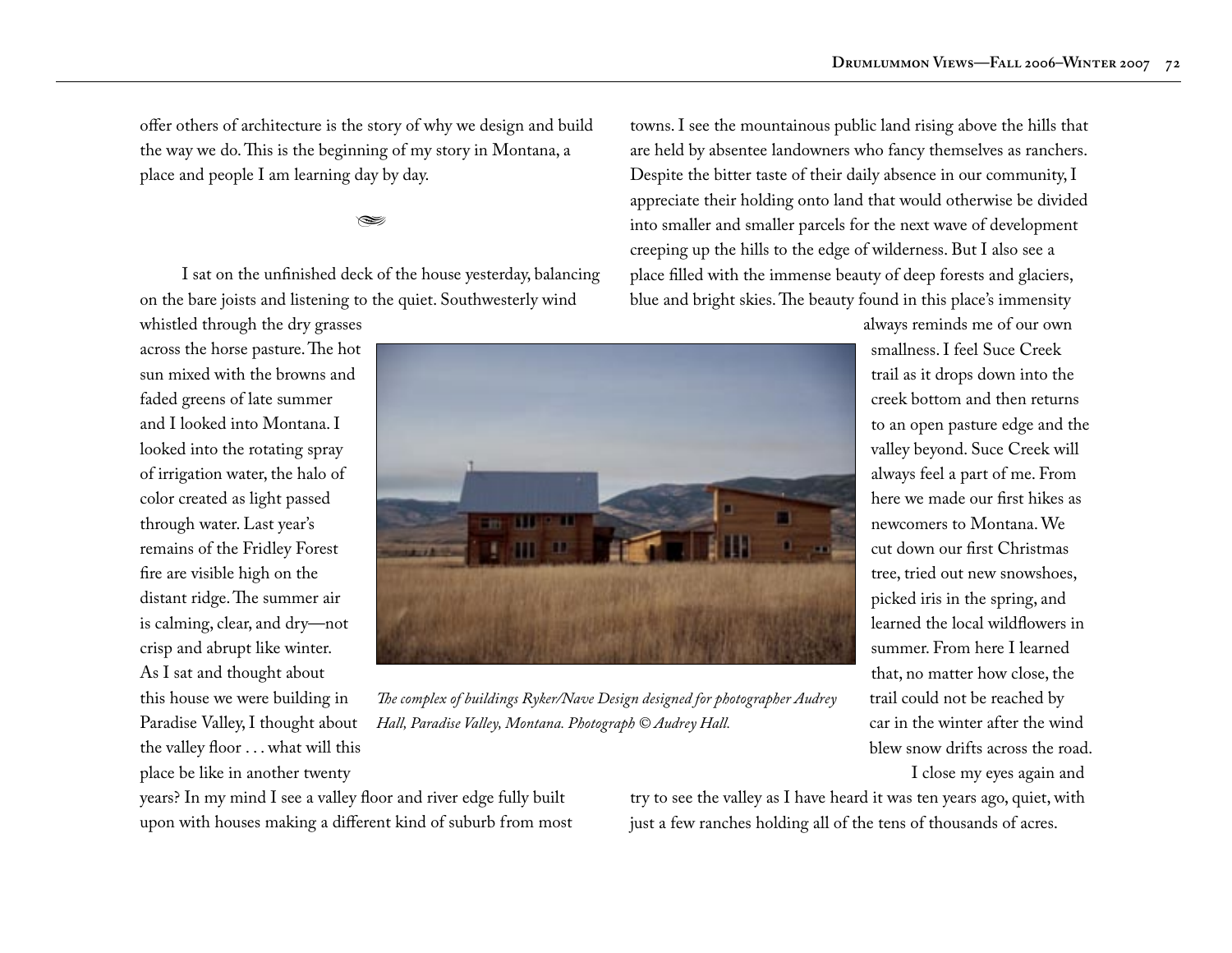

*Light filters deep into the interior of Audrey Hall's home. Photograph © Audrey Hall.*

There was a night sky that was black except for the stars above. While it is not difficult to imagine, it is hard to feel. And it is the feelings we have for places that bind us to them. Today the valley is full of twinkling lights up the side of the hills and mountain slopes that mix with the stars in the sky. The lights and stars create my feeling of this place. Ground and air are blurred. Gravity is erased. I am floating in the cosmos.

The night sky is transfixing here. It is one of our cultural obsessions, skiing on the night of a full moon, staying up into the early morning to watch meteor showers, discussing the "strange red light in the western sky" with the local ranchers. One of the most transforming experiences I have had as an adult came a few years ago on a winter night. The night sky was hazed with red, like it was on fire. As I drove home in the dark, I realized I was seeing the Northern Lights. Thirty minutes later, parked on top of a grassy hill we looked to the North as the sky shot colors of emerald green, red, and white up from the horizon, making the dome of the night sky perceptible. At one point red slid across the sky arcing toward the rising moon. That night was one of the few times as an adult that I screamed from some primal center, while watching with awe a sight that no scientific explanation could diminish for me. We should be searching for more moments such as these. We should be creating them for each other.

The valley is bright today, white sunlight, bound by the sinewy Gallatin Mountains and the sharp-peaked Absarokas. The Absaroka, or *Absarokee* as named by the indigenous Crow tribe, hold within them part of the Beartooth Wilderness, one of the largest remaining federally protected wilderness areas south of Alaska. Within these mountains are the grizzly bear and North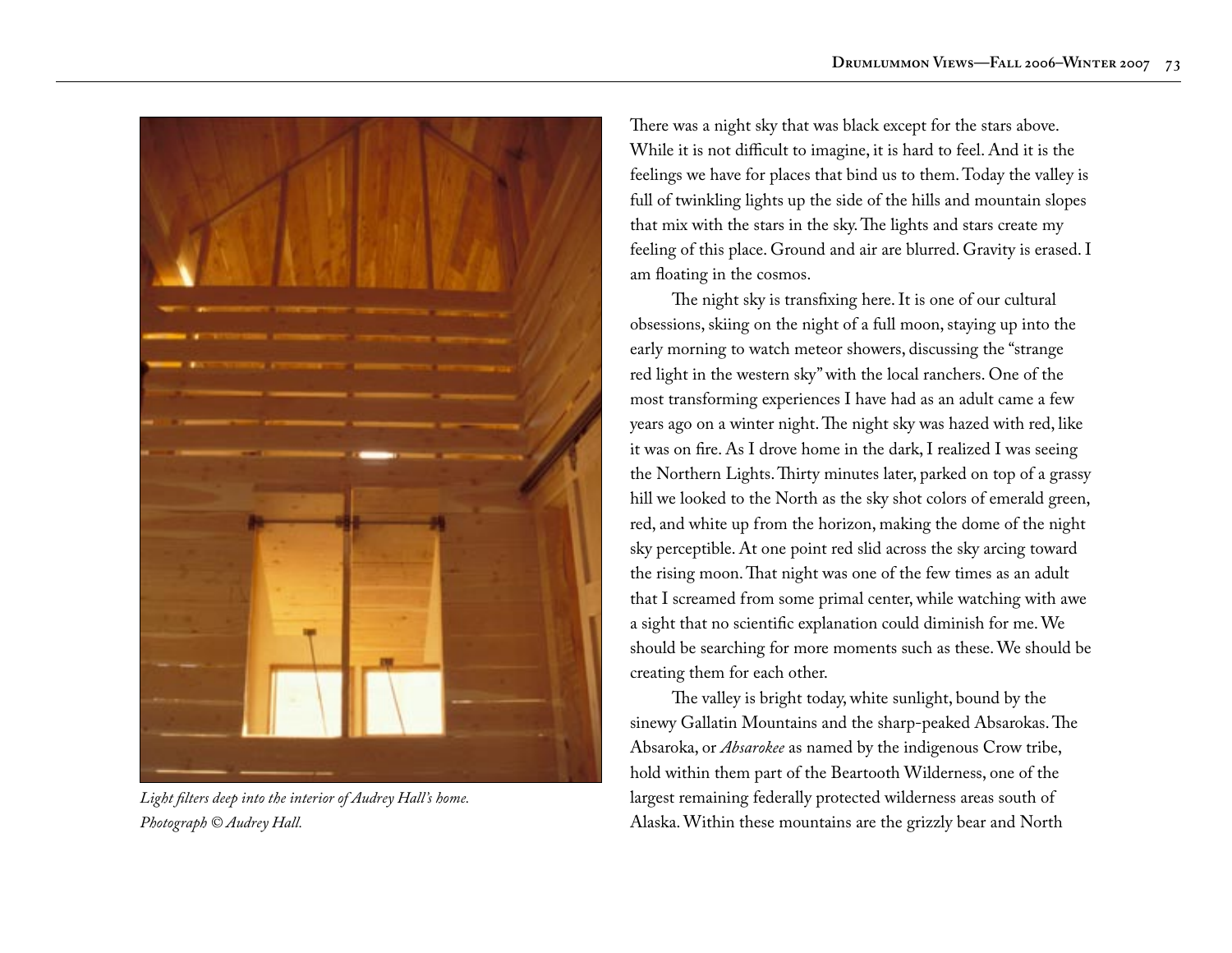American gray wolf. Their unassuming lives and predator nature are the source of many heated discussions in bars and community rooms. Most ranchers would prefer them confined to Yellowstone National Park, while I find their roaming through the surrounding mountains a reminder that I am mortal, and definitely part of the food chain. Montana is raw in that way; it exposes your humility or arrogance, but seldom allows you to remain complacent.

Legend has it that this valley came by its name in the 1950s from a developer who was looking for a catchy name, Paradise Valley. Just as *Big Sky* seems a name that you can feel through your imagination, so does Paradise Valley. It appeals to our frontier mentality. Paradise is disappearing these days, the developer's name serving its purpose. From ranch hands to cult church, movie star to general working folk, the valley is being populated by humanity. While local developmental studies complain that the valley's beauty is disappearing into houses and roads, we must remember that the wildness of the valley disappeared long ago, under the plow and hoof of domesticated livestock, and our vision of independence and settlement. Its tameness is studded with farms, ranches, and their structures. Since the 1860s the valley has been a domesticated landscape.

As Paradise Valley disappears, suburbia appears. While we mostly envision suburbia as those paved streets ending in cul-desacs, with a selection of five repeating house styles, the patterns here are different. Despite its form, suburbia is a quality of living, a state of mind. Suburbia is a choice we make to not live in the realm of urbanism. As James Howard Kunstler says, America has decided that neither the city nor the wilderness makes an appropriate place to live. We choose to not live in a densely populated environment *The kitchen/dining area in the Hall home. Photograph © Audrey Hall.*

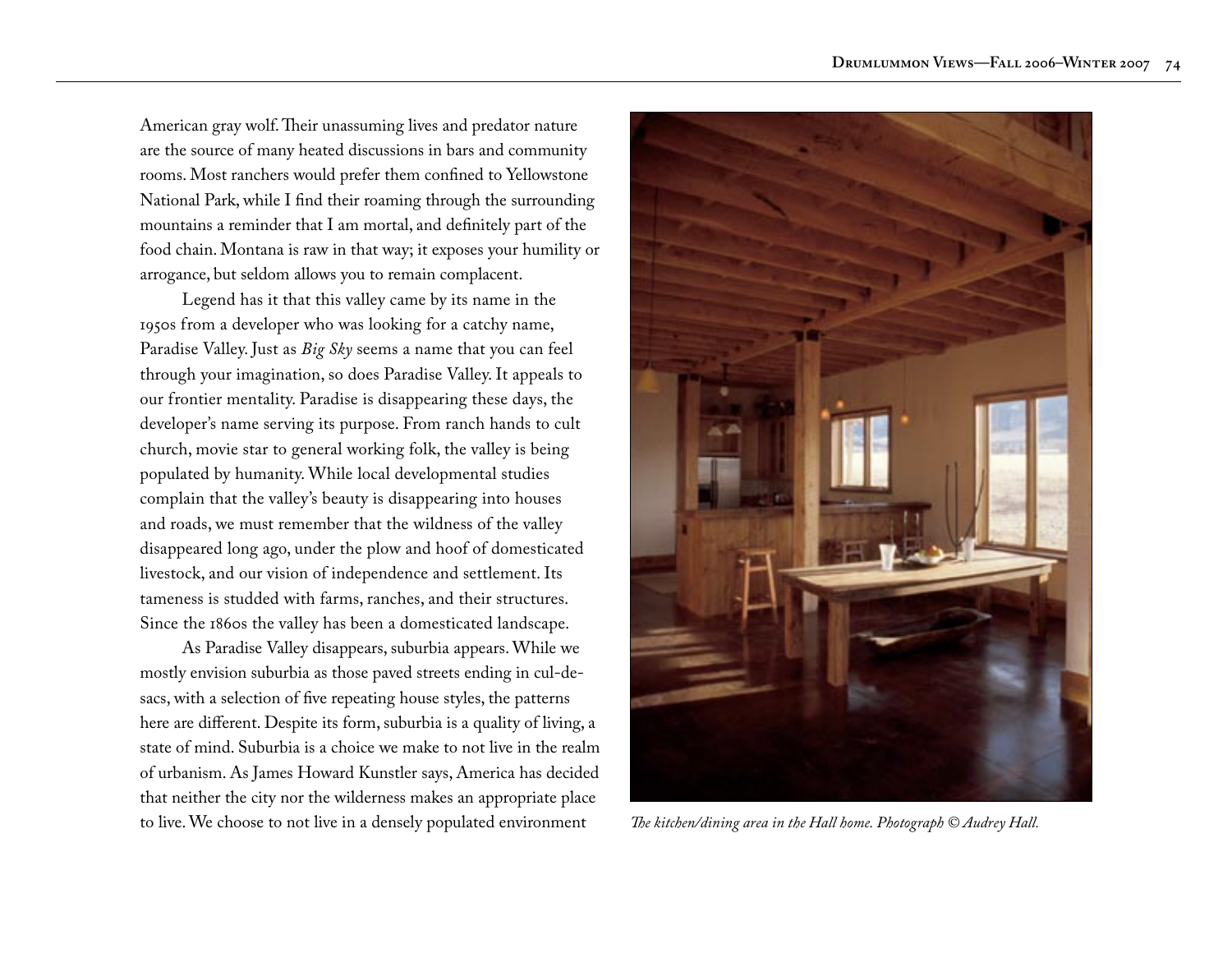

to gain some "ground" between us and our neighbor. Suburbia also permits a certain amount of visual and physical independence. Suburbia has similar characteristics to the disappearing agricultural and ranch land in the American West, without the necessary function for the space of fields, pastures, and livestock. Suburbia, like agriculture, is domesticated wildness. It is the in-between: not belonging to the wild or urban, holding many of our perceived qualities of the wild, being tamed by the structures of civility, freedom within prescribed limits. Such similarity is highly visible in the surrounding landscape of Livingston, where I live. The formal disposition of these suburbs is influenced and developed from the agricultural condition that remains on the other side of the fence. People move here, to Livingston, to Paradise Valley, because they are in love with the idea of Montana. They want to bring to life their imagination.

The lots that form the suburbs of Paradise Valley are not typical divisions of an acre, but plots of multiple acres found down dirt roads, along creek bottoms, or across grasslands or turned pastures. Similar to agricultural land divisions, these plots are still carved along the Jeffersonian grid, rather than following the natural condition of the landscape. They are surrounded by pristine wilderness, mountains, and wildlife. To retain their rural quality of life, people would rather drive the twenty miles to town, than support a quick mart along the highway—at least so far. Paradise Valley is evolving into a suburban development of large parcels of individuality. It is a suburbia that dots the landscape with houses, and small barns, or steroid "cabins" with horse pasture. While I look with disdain at the anesthetizing suburbs of sprawl outside of *Light surrounds the fireplace, Hall home. Photograph © Audrey Hall.* Western towns such as Las Vegas and Phoenix, I do not have the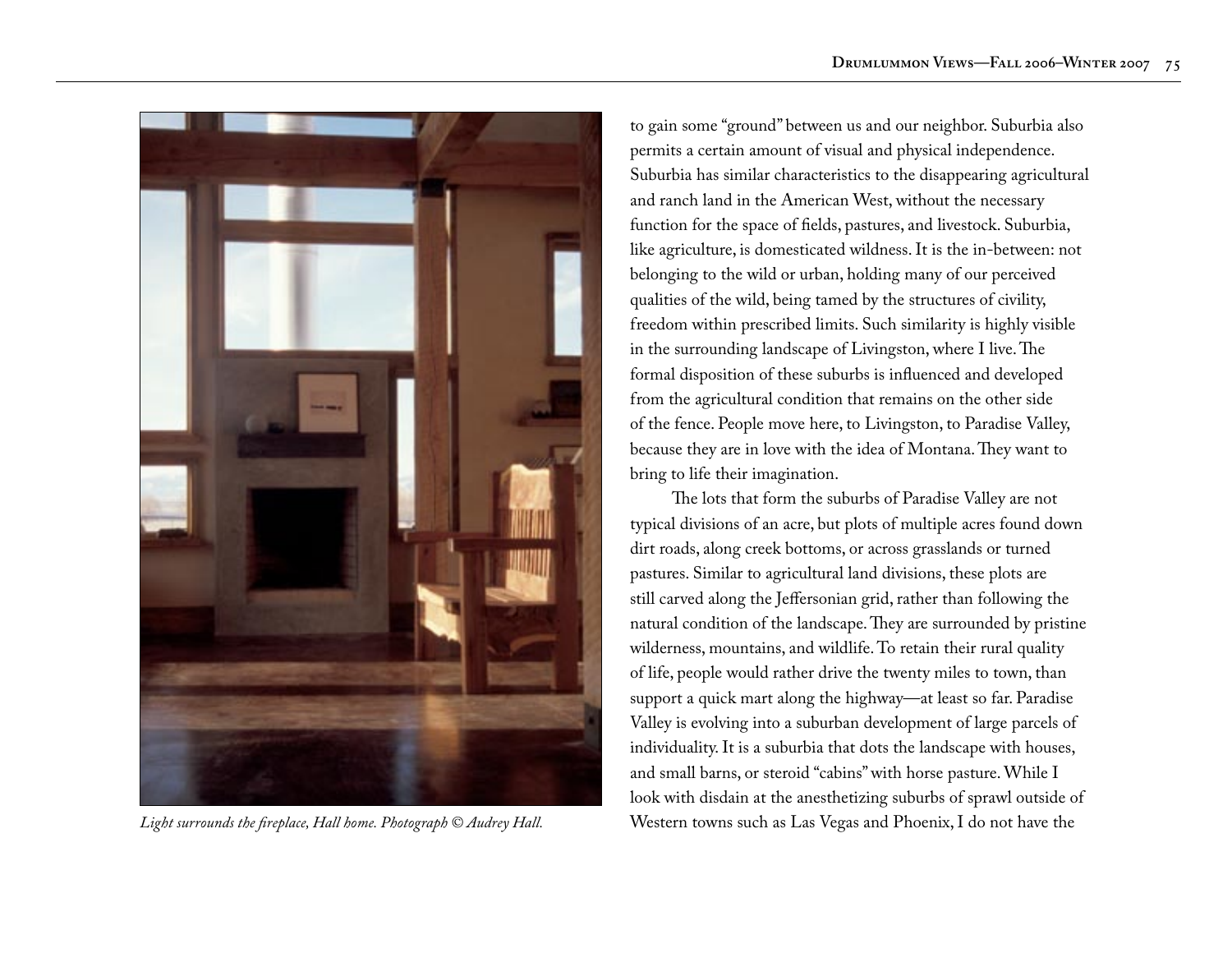same clearly drawn opinions of Paradise Valley. As the population grows and expands as it has across the continent, is it not nostalgic to say "it is time to preserve. . . ." ? This sprawl, the expansion across the West, is the American way. Yet I believe our vision of a world that is something *other* is American, too.

## $\approx$

Our client came to us over a year ago with a vision for her home. Hers was not a vision of a house, but of outbuildings. She wanted a home that was determined in its landscape and casual in its disposition. A photographer with a keen sense of the Montana landscape, she had already recognized the vanishing farm and rangeland and the fast arrival of the brick veneer ranch style homes or the log or EIFS sided "larger than life" houses we all see across America's West. Our client's land is a small piece of a grassland meadow in Paradise Valley surrounded by a community landholding that, by covenants, is not developable. She recognized that her buildings could support the vernacular language of Montana; that they could add to the continuity of the valley context.

Montana possesses many of the original structures that were built by the settlers. And in many cases they are still in use. Corn crib and grain sheds stand out as lone sentinels in pastures and grain fields. They are easily identified by their frame structure exposed to the outside and smooth horizontal board siding on the inside. They are lifted off the ground, floating in an attempt to keep out the local vermin. They are beautiful containers that hold light between their walls. Their pitches are steep, as are most



*At night, looking up from the Hall living room to the bedroom loft space with corn-crib walls. Photograph © Audrey Hall.*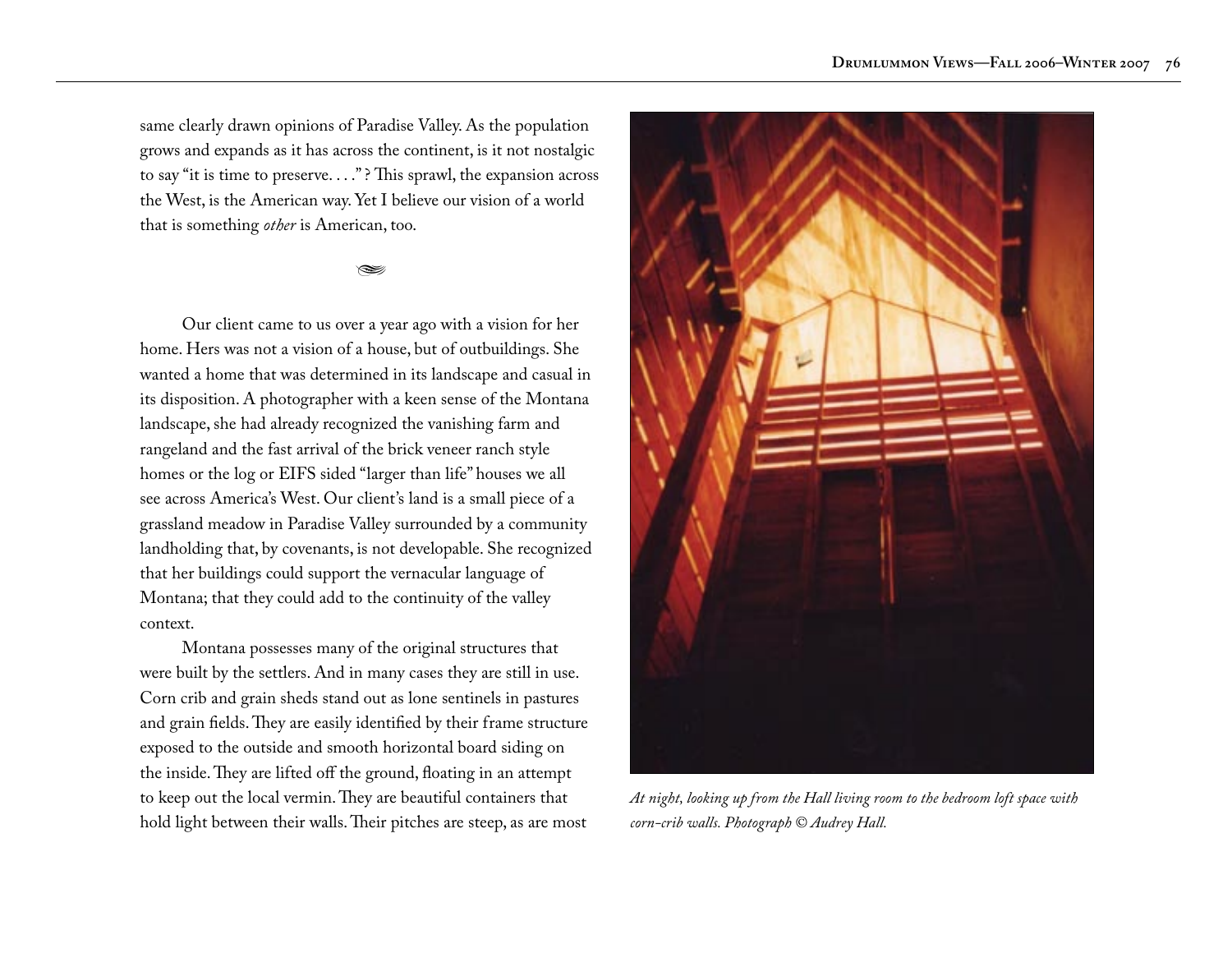

*A house by Ryker/Nave Design on Deep Creek, with the Absarokas in the background. Photograph © Audrey Hall.*

outbuildings around here, to keep the snow from piling up too high. Galvanized metal covers the roofs of most farm buildings, becoming a collage of worn gray and rust as the snow sits on it year after year. Smaller structures served as feeding sheds for sheep, foaling sheds for horses, shoeing stations and weighing facilities. The barns come from many cultures, Norwegian, Dutch,

Swiss, and German. In the valley the German heritage is prevalent with the straightforward simplicity of gable-ended volumes that are added on to as money is available. Most original structures are of square log construction changing to vertical boards at the second floor. The houses are simple frame structures or settler log cabins that most often sit across from or adjacent to the barn, never being further away than necessary to provide protection in the harsh Montana weather. There is an inherent relationship between the use and need and the perceived value of what was being housed or provided for in all outbuilding types communicated through construction methods and quality of materials. Today these structures are used as found or reinterpreted for the changing functions of land use.

Exploring the hierarchy of outbuildings in size, construction method, and details, the project comes together, not as mimicry, but as a new conception of what building in Montana can be. Side-stepping the popular nostalgia of the West, my partner and I considered the necessity and drive of the utilitarian structure, imagining how this ethic could produce a simple set of structures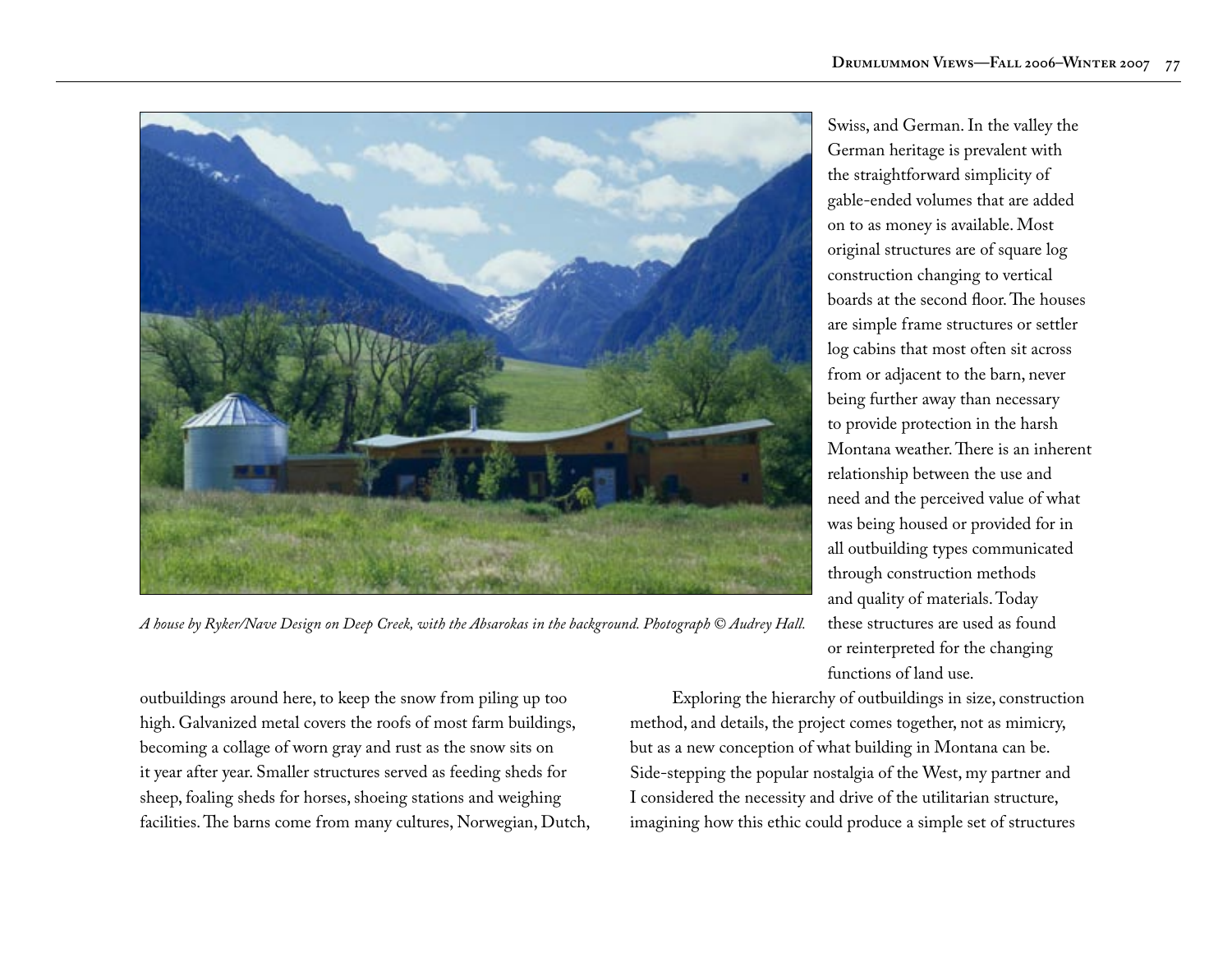to live within. We also considered the needs of our client who is single and enjoys hosting large social gatherings, challenging many of the assumptions of room enclosures and relationships. We drew and expanded upon both formal and material characteristics of outbuildings. Techniques that belong to Montana, to the language of our national agricultural heritage, to a particular scale of building, and its narrative of detailing were considered and reinterpreted. But the results are nothing as cerebral as can now be explained. The ideas came about more through discussion of the fabric that surrounds us, an evolving vision of how we understand place from a distance and how place is something else close up. Ability to change and evolve is key to the continued value of cultural artifacts. Multiple interpretations of our creations overlaid upon original intent are what make our experiences in life rich and engaged. Discovering or creating new uses for artifacts that have not outlived their material usefulness is one of the great tangible qualities of Western heritage. Ranchers and farmers reuse a grain bin a number of times, changing its function in small ways over many years, they reuse side walls or old doors as bridges and skids, they hold onto old hinges and leather harnesses and change them into strapping and tie downs. Architecture can provide a similar character of transformation. Doors can be useful as walls and windows can close to become walls, changing the quality and use of a space. The project is both marked by the history of barns, post and beam construction, variations on typical agricultural wall construction and cladding, tempered by the matter-of-fact-ness of living off of limited means brought into a contemporary telling of living in the West. It is not only a part of the past but a critical response to living in these times of resource depletion, recognizing



*The kitchen of the Deep Creek residence. Photograph © Audrey Hall.*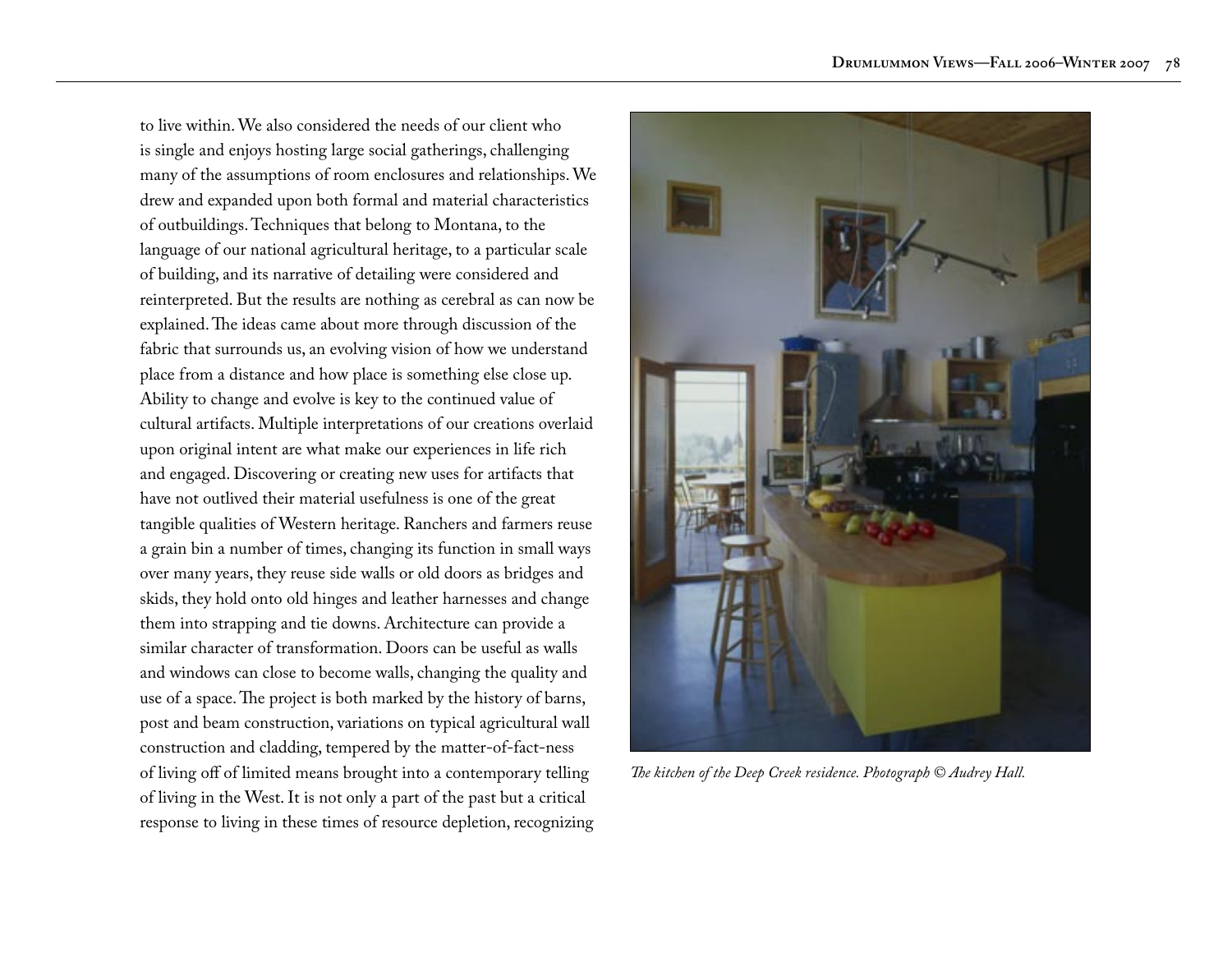

*The public rooms of the Deep Creek house, with pool in the foreground. Photograph © Audrey Hall.*

that the frontier is closed, that where we live requires our care and consideration.

Before I came to Montana I imagined its place, its mountains and rivers, its summers and winters. But I had not considered what it would be like to build in Montana. It costs more to build here than most places in the West. The remoteness costs, or at least the idea of remoteness costs. Less people means less buying power. Concerns toward sustainability must be tenacious. While the rest of the country is becoming familiar with the LEED (Leadership in Energy and Environmental Design) system, in Montana we struggle to have the building industry as a whole understand the concept of sustainability. For this reason, changing the way buildings are built in Montana requires research, perseverance, and imagination. Just as no "certified" lumber is commercially available in Texas, Montana lags in such a program. Yet small mills are still a common business practice here. Despite the lagging public support for forestry conservation and smart practices for timber harvesting, some family-owned businesses choose to follow an ethic that recognizes the limitation of environmental resources and the need for healthy and sustaining practices in this place. We have forged long-term relationships with one of these mills. They are relied on to provide wood that is select-cut, knowing the lumber source for each milling job and its method of harvesting.

Last September the frame went up, resembling post-andbeam barns of a hundred years ago. The trees for the timber work had been harvested by hand, and brought out of the forest by draft horse, not more than five miles away. From the second floor of the house we can see Pine Creek where the timbers came from. It remains rich with wildlife, a continuous habitat from private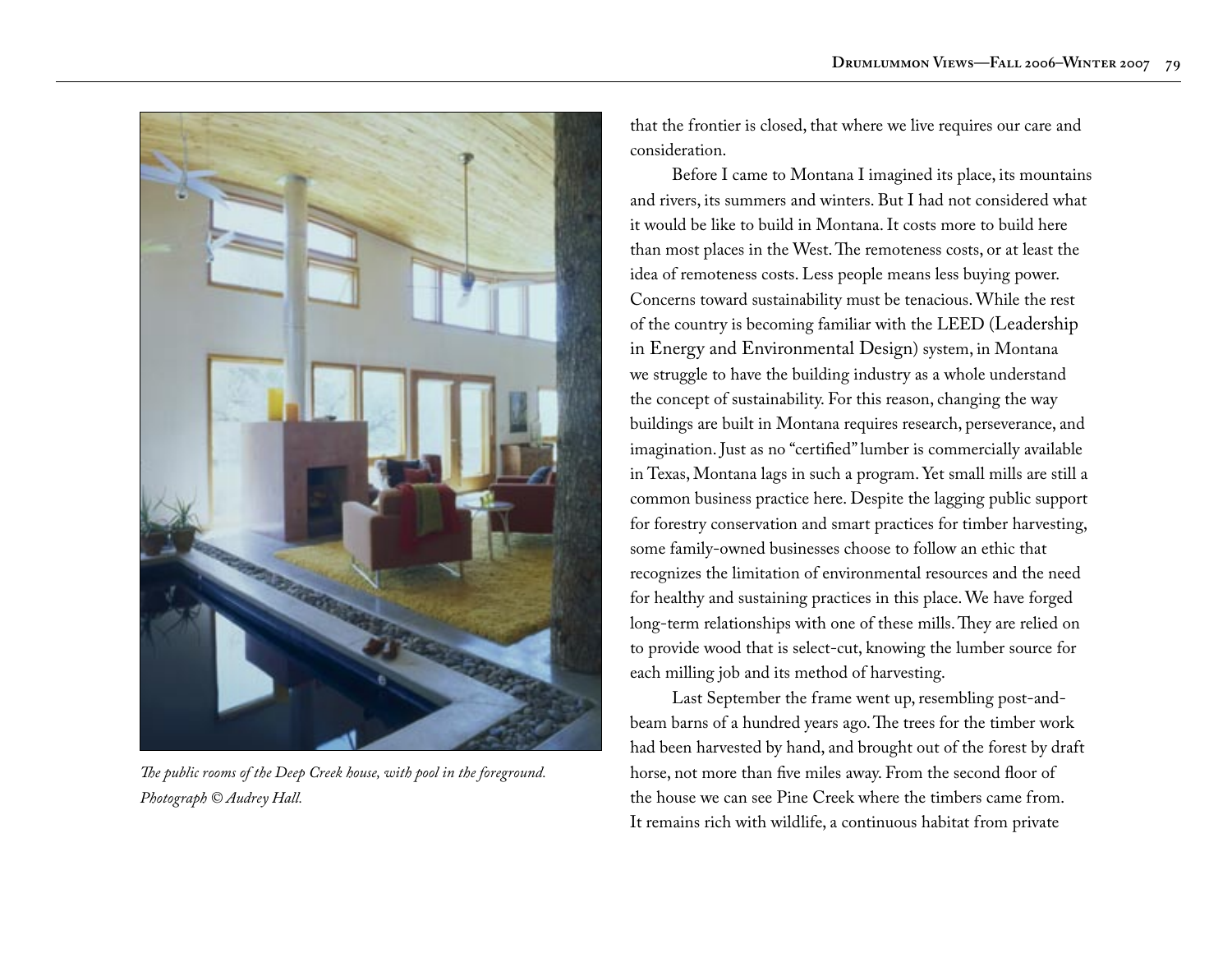

*The house Lori Ryker and Brett Nave designed for themselves near Livingston, seen from the south. Photograph © Audrey Hall.*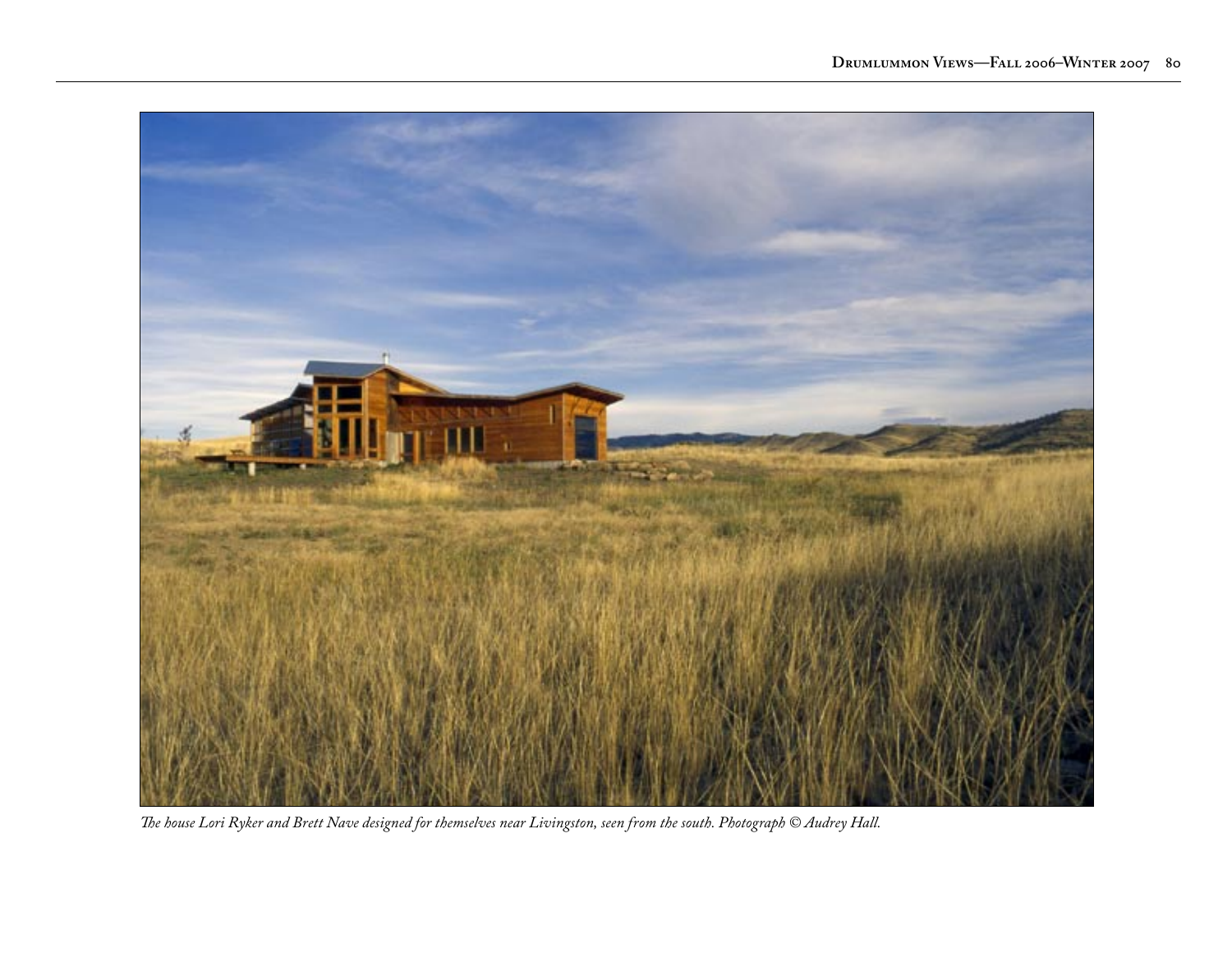

beyond graze along the top edges of the boards as we spaced them apart, like the morning light as it moves above the horizon of the Beartooth Mountains. The room will be a lantern of light, inside and out, perched above the ground floor.

the light from the windows

By last winter the studio and main house was dried in, and we installed insulation. Unavailable locally, the eco-fiber was trucked in from Phoenix. As I drove out the valley that early winter morning, I watched the outside temperature drop from about I degree to negative 14. We hurried to unload the semi, large bundles being thrown out of the trailer's open doors bounced across the snow

*Ryker and Nave's own home, nestled into the landscape (as seen from the north). Photograph © Audrey Hall.*

land to federally protected wilderness. Last weekend we sided the interior framing of the master bedroom with rough sawn wood from the same mill, a reconfiguration of the construction method surrounding hay barns and grain storage buildings. We could see

covered ground, wind would pick them up, and they would seem to float over the ground for us to catch them. We build in Montana year round, but if you get off schedule, the winter months are exhilarating to work through. After the truck left, we looked from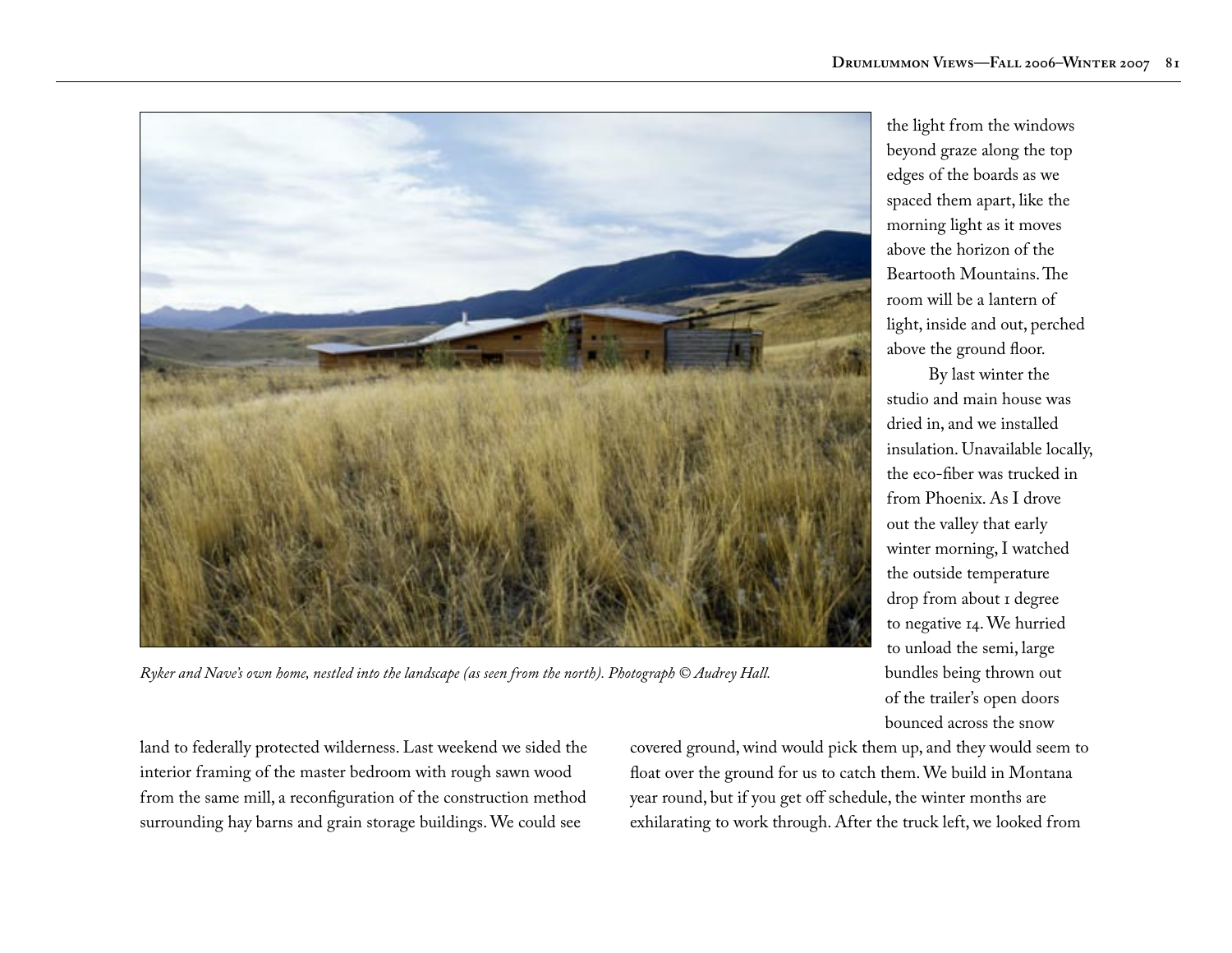

*The sculptural fireplace in Ryker and Nave's living room. Photograph © Audrey Hall.*

the house to the studio, knowing that the sooner we filled the walls and roofs of one building we could turn the heat on. All day we unrolled and stuffed, and cut and pulled the insulation. I remember steam coming off of my partner's back, like the Madison River in winter. That memory makes the Montana winter tangible. I can feel its coldness, the steam, the frost, flying geese, and squeak of dry snow underfoot.

As I sit at the edge of the deck today, grout dries on my fingers. It is time to return to crawling around on hands and knees, finishing the tile work in the showers. One shower is built from flat river rocks I collected from the Yellowstone River. Several weeks of walking the dogs along the river's bank resulted in a shower floor, while its walls are built from the galvanized roof of a nearby demolished barn. A handrail is built from the driftwood left at a culvert after the Yellowstone receded this spring. Balancing on floating logs, I collected the wood for its strength, color, and shape. Some cottonwood, some lodgepole pine, red dogwood cleaned by beavers, other curly willow roots. Collecting materials from the surrounding landscape extends the place into the buildings, knitting together a continuous experience and memories, constructing a context of feelings similar to the words of a poem.

Montana, and possibly most of the West, are described through their waterways and landscape. To know a street is not as important as knowing the land and the place names we have given them. In this way we tie our cultural history to the place. Architecture can participate in this knowledge, keeping us mindful of where we are. From the kitchen and bedroom windows Deep Creek and Pine Creek to the west can be seen. Up Deep Creek is Russell Chatham's old studio. He still owns the land and home,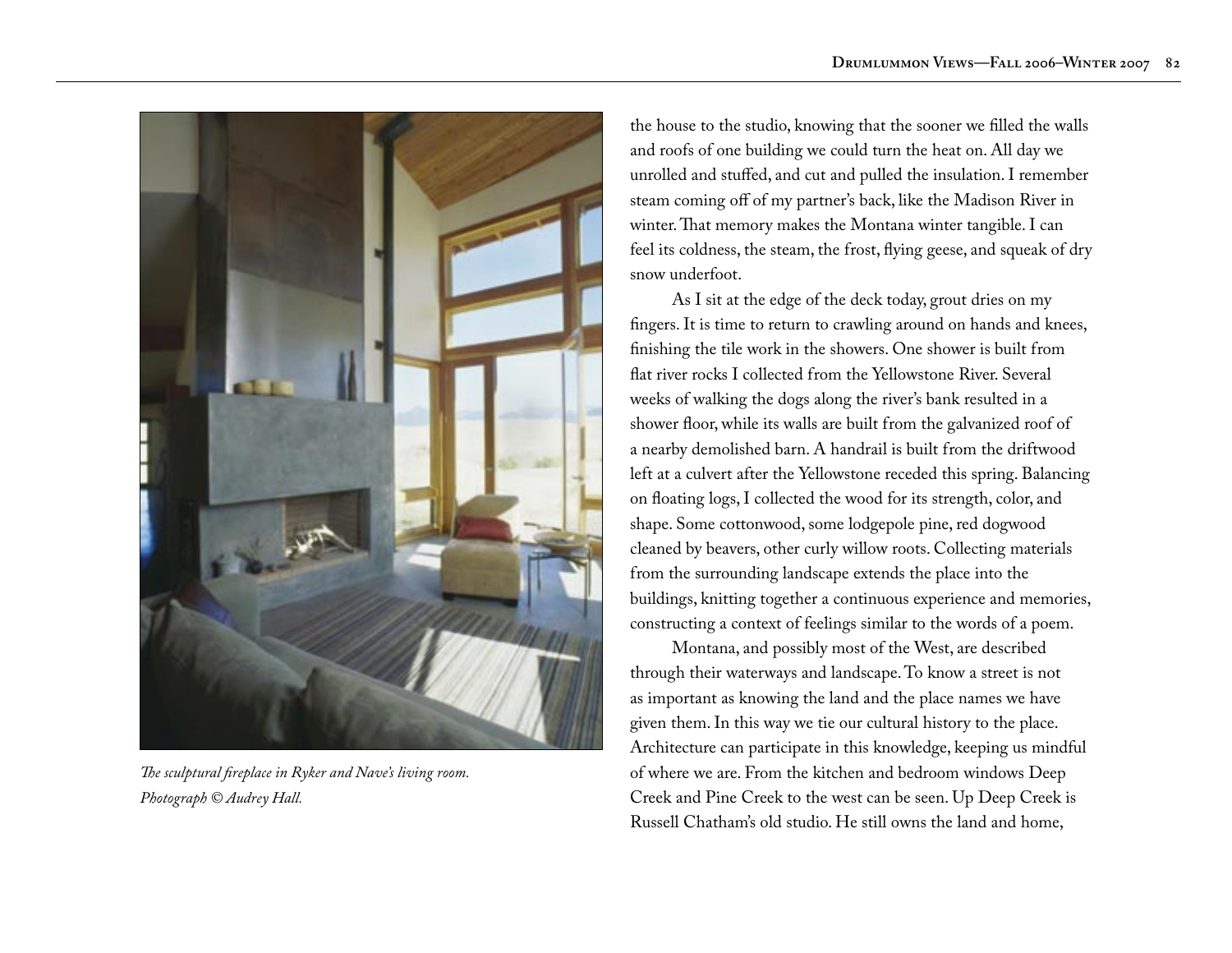but I have never seen him there. In the 1970s he, Tom McGuane, and Jim Harrison would get together as most friends do—to bar-b-que and carry on. In the 1980s Rick Bass, who lives up in the Yaak, came down to visit Chatham and Harrison here. I know this because I ski through Chatham's land in the winter, and the old truck that Bass vividly describes in one of his books still lies in a heap along the drive at the edge of Chatham's property. Pine Creek boasts a small store and cabins that hold



*Light and shadow in the bedroom of Ryker and Nave's home. Photograph © Audrey Hall.*

summer bluegrass concerts on their small lawn. The nights are cool next to the creek and in the shade of the great fir trees. People bring blankets and chairs and beef and buffalo burgers are served, along with the local beer. It is a time to enjoy each other's company and appreciate the green grass, bugs, and summer smells that for so long are buried under winter snow.

Further south, down the valley is Emigrant Peak, the tallest peak around here. Emigrant is a marker of place and distance, while moving down the valley, or up in the mountains. In the

to flood, experienced through fly-fishing, floating, and drinking its waters, it is a touchstone for the health and heart of the valley. Tall cottonwoods edge its banks, along with red dogwood and other species of willow. Rainbow and cut-throat trout find home in its waters. In the spring large flocks of white pelicans fly over the river, landing on its water to rest and feed. They look like visible music in the air, their white feathers shining in a bright blue sky. Not far from the house is an osprey's nest. All summer long we watched the parents raise their young, hunting in both grass and river. The

living room the fireplace is counterpoint and foreground to Emigrant Peak. Emigrant was the home to a small Native American tribe the settlers called the Sheep Eaters. Gold was discovered at Emigrant in the 1800s and there was no more room for the Sheep Eaters. They are lost to this place now, wiped out by greed. Not one descendant left. Out the double-glass doors to the west flows the Yellowstone River. Though infamous, it is a continuous part of our landscape and life here. From drought